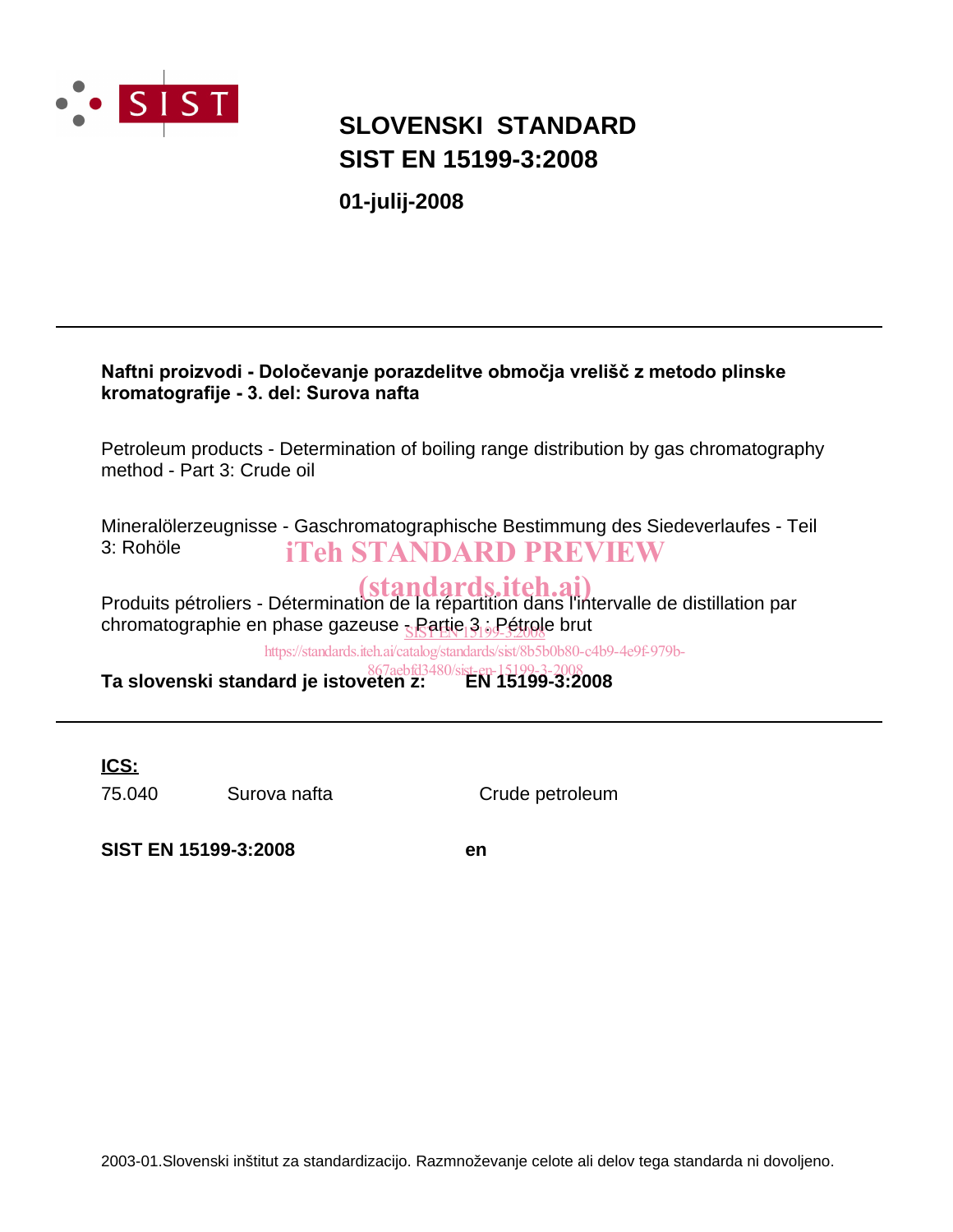# iTeh STANDARD PREVIEW (standards.iteh.ai)

SIST EN 15199-3:2008 https://standards.iteh.ai/catalog/standards/sist/8b5b0b80-c4b9-4e9f-979b-867aebfd3480/sist-en-15199-3-2008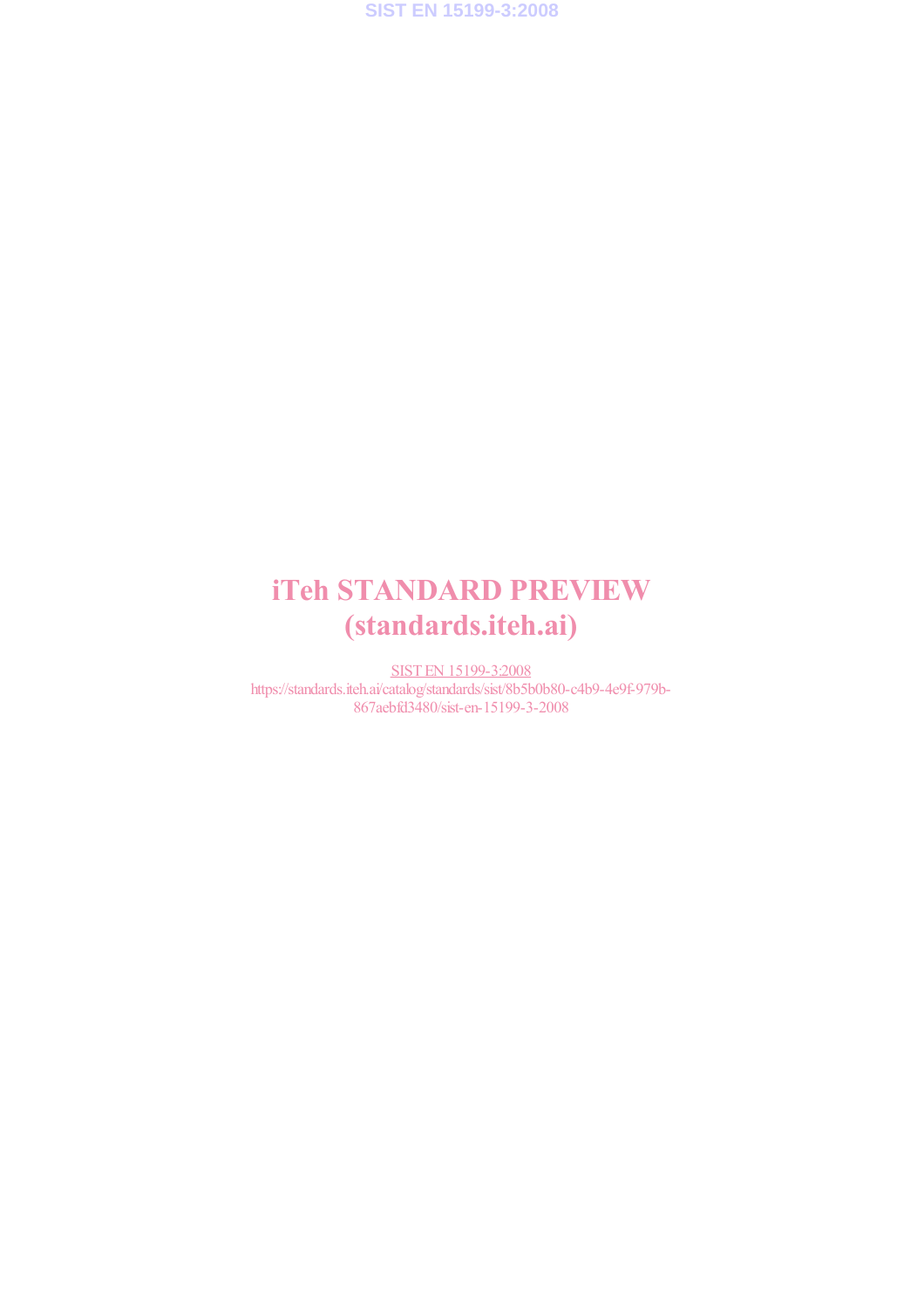#### **SIST EN 15199-3:2008**

# EUROPEAN STANDARD NORME EUROPÉENNE EUROPÄISCHE NORM

# **EN 15199-3**

May 2008

ICS 75.080

English Version

# Petroleum products - Determination of boiling range distribution by gas chromatography method - Part 3: Crude oil

Produits pétroliers - Détermination de la répartition dans l'intervalle de distillation par méthode de chromatographie en phase gazeuse - Partie 3: Pétrole brut

Mineralölerzeugnisse - Gaschromatographische Bestimmung des Siedeverlaufes - Teil 3: Rohöle

This European Standard was approved by CEN on 18 April 2008.

CEN members are bound to comply with the CEN/CENELEC Internal Regulations which stipulate the conditions for giving this European Standard the status of a national standard without any alteration. Up-to-date lists and bibliographical references concerning such national standards may be obtained on application to the CEN Management Centre or to any CEN member.

This European Standard exists in three official versions (English, French, German). A version in any other language made by translation This European bandard exists in ance embatt versions (English, French, Semilar). A version in any other larguage made by nanolation<br>under the responsibility of a GEN member into its own language and notified to the GEN Man official versions.

CEN members are the national standards **bodies of Austria, Belgium, Bulgaria, Cy**prus, Czech Republic, Denmark, Estonia, Finland, France, Germany, Greece, Hungary, Iceland, Ireland, Italy, Latvia, Lithuania, Luxembourg, Malta, Netherlands, Norway, Poland, Portugal, Romania, Slovakia, Slovenia, Spain, Sweden, Switzerland and United Kingdom.<br>SIST EN 15199-3:2008

> https://standards.iteh.ai/catalog/standards/sist/8b5b0b80-c4b9-4e9f-979b-867aebfd3480/sist-en-15199-3-2008



EUROPEAN COMMITTEE FOR STANDARDIZATION COMITÉ EUROPÉEN DE NORMALISATION EUROPÄISCHES KOMITEE FÜR NORMUNG

**Management Centre: rue de Stassart, 36 B-1050 Brussels**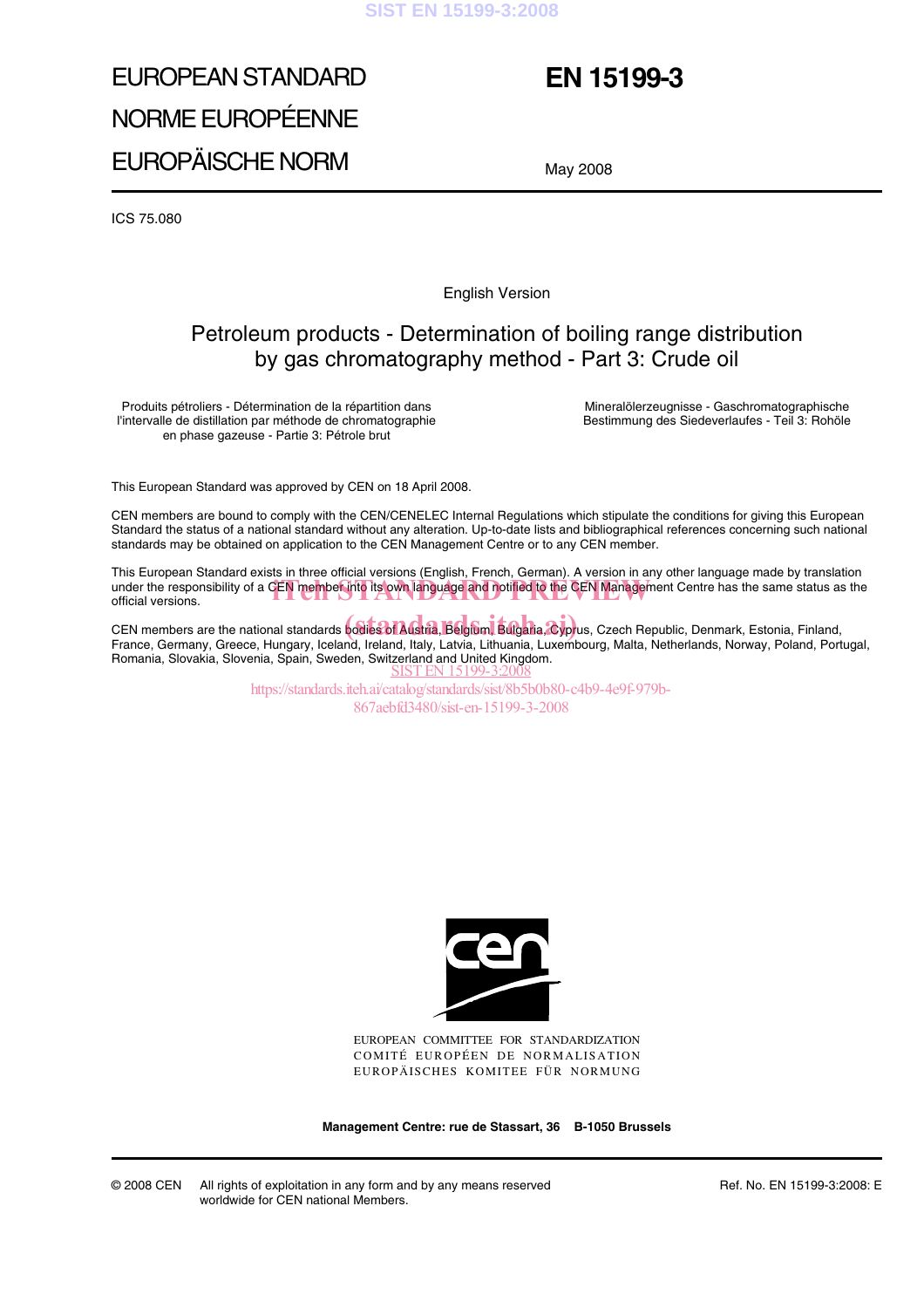# **Contents**

| 1            |                                                                                                                                                                                                                                |  |  |  |
|--------------|--------------------------------------------------------------------------------------------------------------------------------------------------------------------------------------------------------------------------------|--|--|--|
| $\mathbf{2}$ |                                                                                                                                                                                                                                |  |  |  |
| 3            |                                                                                                                                                                                                                                |  |  |  |
| 4            |                                                                                                                                                                                                                                |  |  |  |
| 5            |                                                                                                                                                                                                                                |  |  |  |
| 6            |                                                                                                                                                                                                                                |  |  |  |
| 7            |                                                                                                                                                                                                                                |  |  |  |
| 8            |                                                                                                                                                                                                                                |  |  |  |
| 8.1<br>8.2   |                                                                                                                                                                                                                                |  |  |  |
|              |                                                                                                                                                                                                                                |  |  |  |
| 9            |                                                                                                                                                                                                                                |  |  |  |
| 10           |                                                                                                                                                                                                                                |  |  |  |
| 11           |                                                                                                                                                                                                                                |  |  |  |
| 12           | Visual inspection of the chromatograms dards.itch.ai) Maximum Musulman 14                                                                                                                                                      |  |  |  |
| 13           |                                                                                                                                                                                                                                |  |  |  |
| 14           | Expression of results whendown it the night development of the control of the control of the control of the control of the control of the control of the control of the control of the control of the control of the control o |  |  |  |
| 15           |                                                                                                                                                                                                                                |  |  |  |
| 15.1<br>15.2 |                                                                                                                                                                                                                                |  |  |  |
| 15.3         |                                                                                                                                                                                                                                |  |  |  |
| 16           |                                                                                                                                                                                                                                |  |  |  |
|              |                                                                                                                                                                                                                                |  |  |  |
|              |                                                                                                                                                                                                                                |  |  |  |
|              |                                                                                                                                                                                                                                |  |  |  |
|              |                                                                                                                                                                                                                                |  |  |  |
|              |                                                                                                                                                                                                                                |  |  |  |
|              |                                                                                                                                                                                                                                |  |  |  |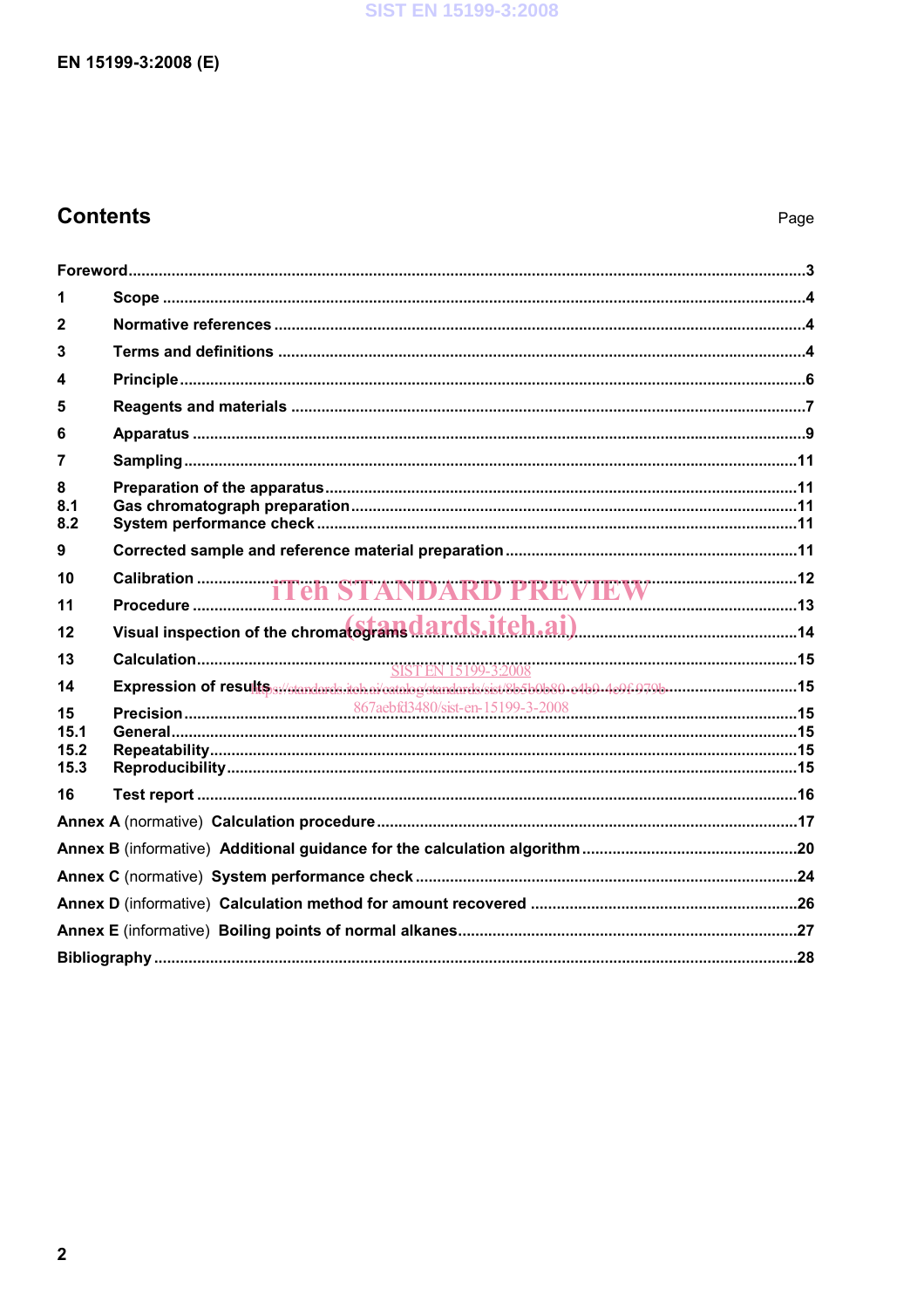# **Foreword**

This document (EN 15199-3:2008) has been prepared by Technical Committee CEN/TC 19 "Gaseous and liquid fuels, lubricants and related products of petroleum, synthetic and biological origin", the secretariat of which is held by NEN.

This European Standard shall be given the status of a national standard, either by publication of an identical text or by endorsement, at the latest by November 2008, and conflicting national standards shall be withdrawn at the latest by November 2008.

Attention is drawn to the possibility that some of the elements of this document may be the subject of patent rights. CEN [and/or CENELEC] shall not be held responsible for identifying any or all such patent rights.

EN 15199 consists of the following parts, under the general title *Petroleum products — Determination of boiling range distribution by gas chromatography method*:

- *Part 1: Middle distillates and lubricating base oils*
- *Part 2: Heavy distillates and residual fuels*
- $P$  *Part 3: Crude oil*  $iTeh$   $STANDARD$   $PREV$   $EW$

A fourth part on light fractions is un**der study.**  $\bm{ards.}$ **ite** $\bm{{\sf h.ai}})$ 

This part of the standard describes the determination of boiling range distribution of materials with initial  $\frac{1}{2}$ boiling points (IBP) below 100 °C and final boiling points (FBP) above 750 °C. For testing materials with initial<br>heiling points (IBB) https://standards.iteh.ai/catalogs.iteh.ai/species/269/96264.1. of the standard mov be boiling points (IBP) above 100 °C and final boiling point (FBP) below 750 °C, part 1 of the standard may be boiling points (IBF) above 100 °C and line boiling point (GBF) (BBC) 730 °C, part 1 of the standard hiay be<br>used. For testing materials with initial boiling points (IBP) above 100 °C and final boiling point (FBP) above 750 °C, part 2 of the standard may be used.

This part of the standard is harmonized with IP 545 [1] and ASTM D 7169 [2].

According to the CEN/CENELEC Internal Regulations, the national standards organizations of the following countries are bound to implement this European Standard: Austria, Belgium, Bulgaria, Cyprus, Czech Republic, Denmark, Estonia, Finland, France, Germany, Greece, Hungary, Iceland, Ireland, Italy, Latvia, Lithuania, Luxembourg, Malta, Netherlands, Norway, Poland, Portugal, Romania, Slovakia, Slovenia, Spain, Sweden, Switzerland and the United Kingdom.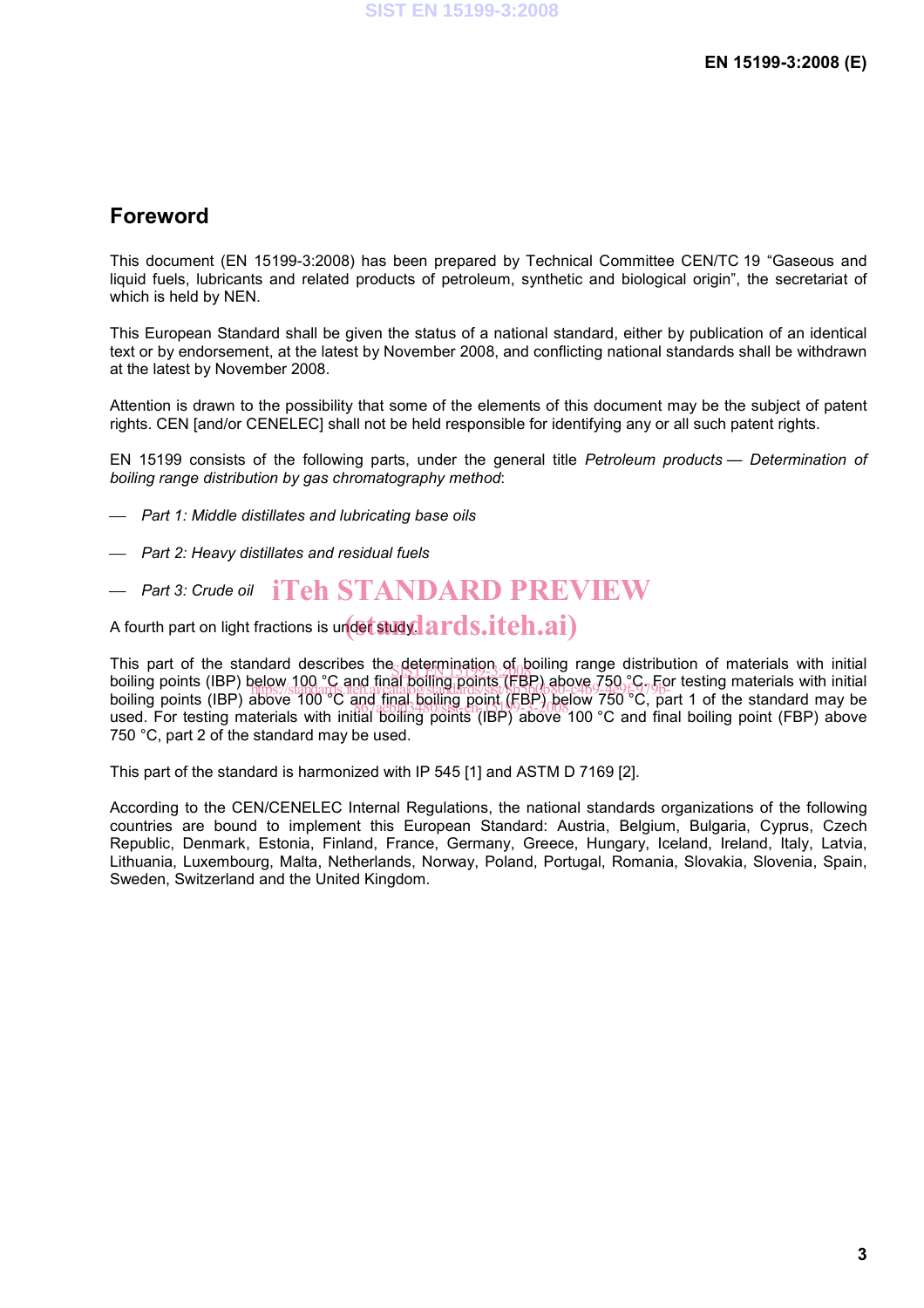### **1 Scope**

This European Standard describes a method for the determination of the boiling range distribution of petroleum products by capillary gas chromatography using flame ionisation detection. The standard is applicable to crude oils. The boiling range distribution and recovery to  $C_{100}$  or  $C_{120}$  can be determined.

Two procedures are described: single and dual analysis mode. The basis of each is the calculation procedure as described in Annex A.

NOTE 1 This standard does not purport to address all of the safety problems associated with its use. It is the responsibility of the user of this standard to establish appropriate safety and health practices and determine the applicability of regulatory limitations.

NOTE 2 For the purposes of this European Standard, the terms "% (*m/m*)" and "% (*V/V*)" are used to represent respectively the mass fraction and the volume fraction.

**WARNING — Use of this European Standard may involve hazardous materials, operations and equipment. This European Standard does not purport to address all of the safety problems associated with its use. It is the responsibility of the user of this standard to establish appropriate safety and health practices and to determine the applicability of regulatory limitations prior to use.** 

# 2 Normative references<sup>Teh</sup> STANDARD PREVIEW

The following referenced documents are indispensable for the application of this document. For dated references, only the edition cited applies. For undated references, the latest edition of the referenced document (including any amendments) applies. SIST EN 15199-3:2008

EN ISO 3170, *Petroleum liquids - Manual sampling*3(ISO 3170:2004)3-2008 https://standards.iteh.ai/catalog/standards/sist/8b5b0b80-c4b9-4e9f-979b-

EN ISO 3171, *Petroleum liquids - Automatic pipeline sampling (ISO 3171:1988)*

## **3 Terms and definitions**

For the purposes of this document, the following terms and definitions apply.

NOTE Explanation of some of the terms is given in Figure 1.

# **3.1**

#### **initial boiling point IBP**

temperature corresponding to the retention time at which a net area count equal to 0,5 % of the total sample area under the chromatogram is obtained

#### **3.2 final boiling point FBP**

temperature corresponding to the retention time at which a net area count equal to 99,5 % of the total sample area under the chromatogram is obtained

NOTE If the found recovery is less than 100 %, the final boiling point is reported as > 720 °C or > 750 °C at that recovery.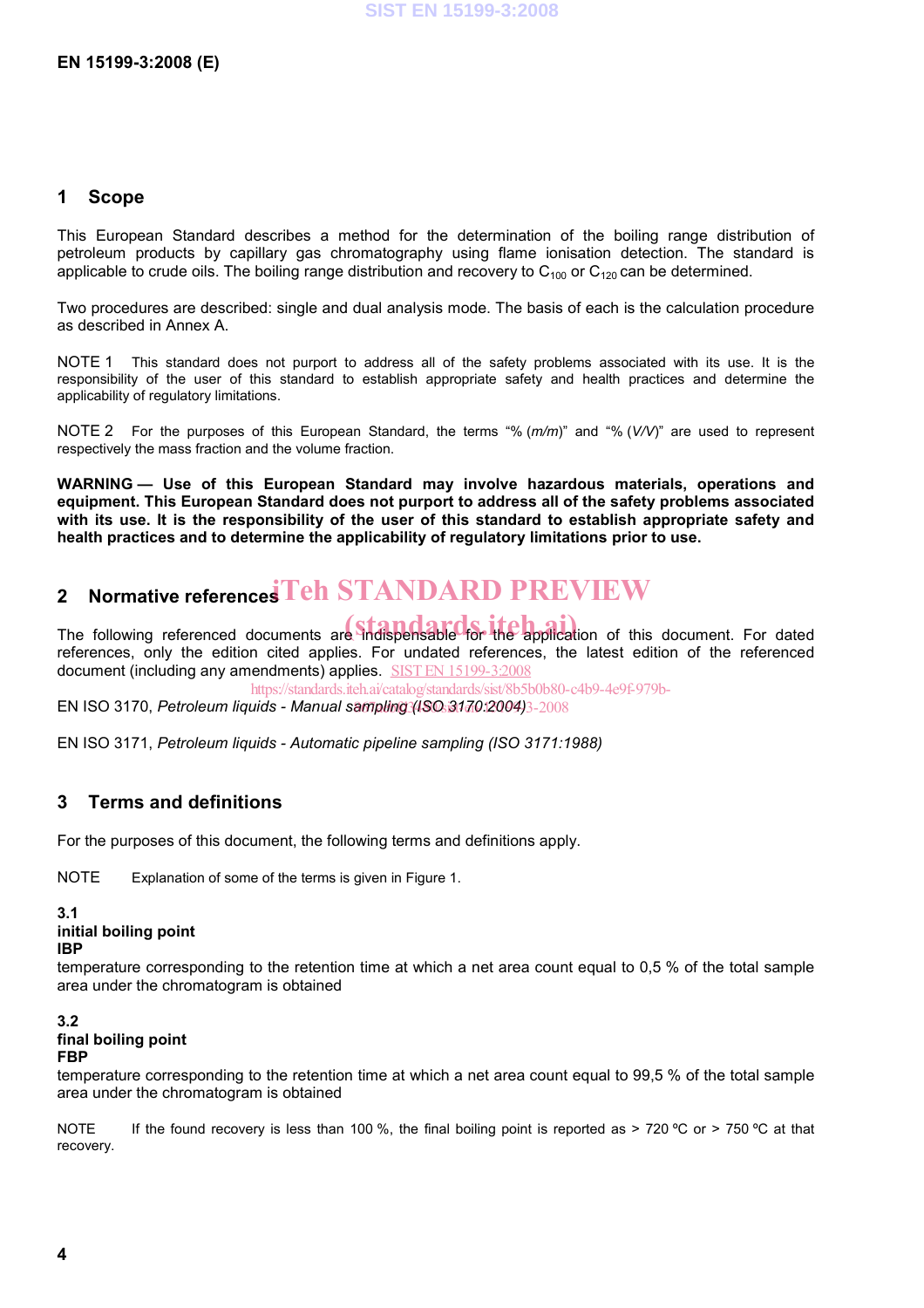### **3.3**

#### **area slice**

area resulting from the integration of the chromatographic detector signal within a specified retention time interval

NOTE In area slice mode peak detection parameters are bypassed and the detector signal integral is recorded as area slices of consecutive, fixed duration time interval.



#### **key**

- 1 start of elution
- 2 initial boiling point (IBP)
- SIST EN 15199-3:2008
- 3 final boiling point (FBP)<br>4 and of sluting boiling S//standards.iteh.ai/catalog/standards/sist/8b5b0b80-c4b9-4e9f-979b-4 end of elution
	- 867aebfd3480/sist-en-15199-3-2008

#### **Figure 1 — Typical chromatogram**

#### **3.4**

#### **corrected area slice**

area slice corrected for baseline offset by subtraction of the exactly corresponding area slice in a previously recorded blank (non-sample) analysis

#### **3.5**

#### **cumulative corrected area**

accumulated sum of corrected area slices from the beginning of the analysis through a given retention time, ignoring any non-sample area for example of solvent

### **3.6**

#### **slice rate**

time interval used to integrate the continuous (analogue) chromatographic detector response during an analysis

NOTE The slice rate is expressed in Hz (for example integrations per second or slices per second).

#### **3.7**

#### **slice time**

analysis time associated with each area slice throughout the chromatographic analysis

NOTE The slice time is the time at the end of each contiguous area slice.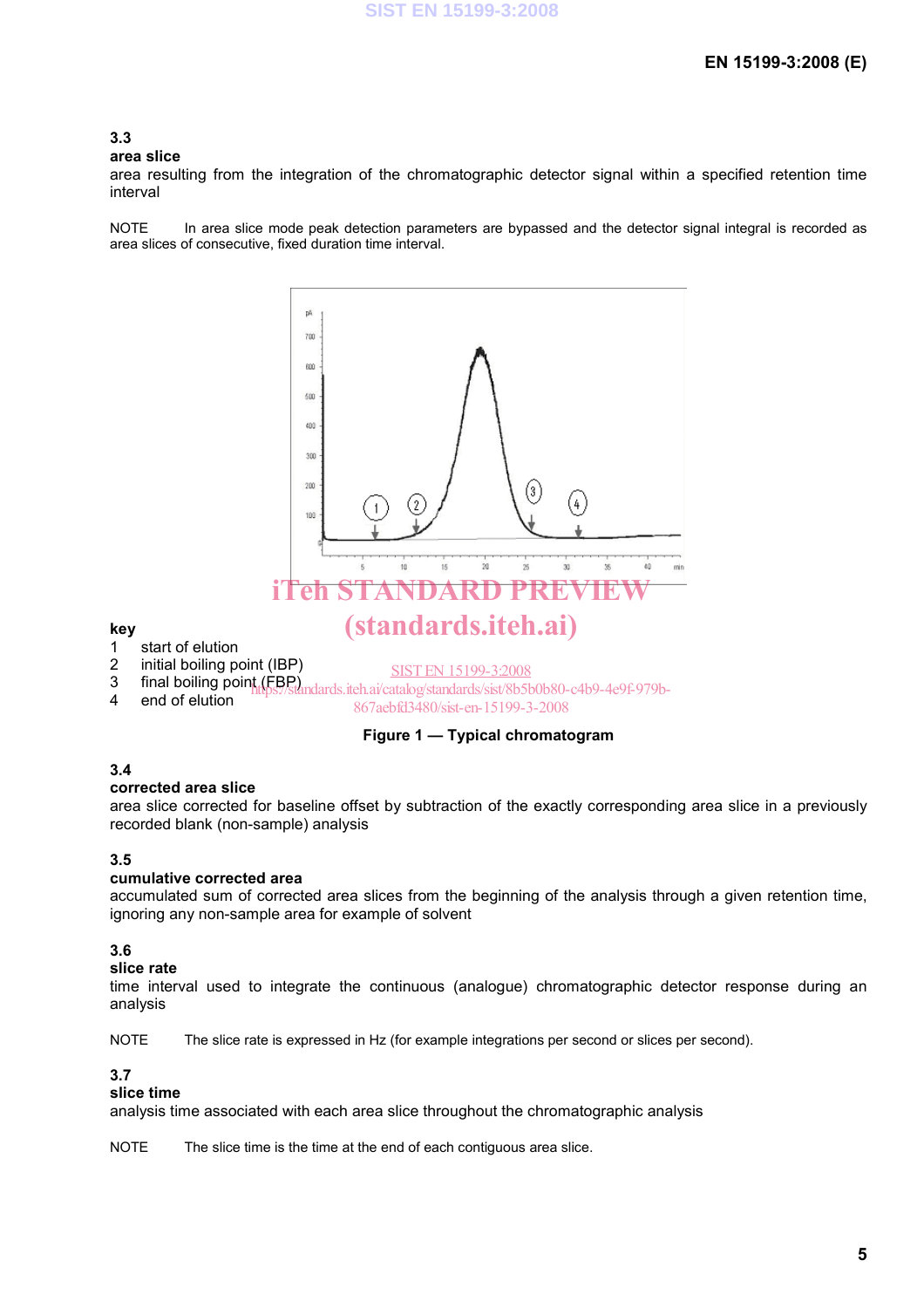#### **3.8**

#### **total sample area**

cumulative corrected area, from the initial area point to the final area point, where the chromatographic signal has returned to baseline after complete sample elution

#### **3.9**

### **net area**

cumulative area counts for the sample minus the cumulative area count for the blank

#### **3.10**

**recovery** 

ratio of the cumulative area count of the sample to that of the reference material (external standard) corrected for dilution and material weights combined with the percentage of light ends, if applicable

## **4 Principle**

The boiling range distribution determination by distillation is simulated by the use of gas chromatography. A non-polar open tubular (capillary) gas chromatographic column is used to elute the hydrocarbon components of the sample in order of increasing boiling point.

A sample aliquot is diluted with a viscosity reducing solvent and introduced into the chromatographic system. Sample vaporization is provided by separately heating the point of injection or in conjunction with column oven heating.

The column oven temperature is raised at a specified linear rate to affect separation of the hydrocarbon components in order of increasing boiling point. The elution of sample components is quantitatively components in order of increasing boiling point. The elution of sample components is quantitatively<br>determined using a flame ionization detector. The detector signal is recorded as area slices for consecutive retention time intervals during the analysis.

#### SIST EN 15199-3:2008

Retention times of known mormal paraffin hydrocarbons, spanning the scope of the test method, are determined and correlated to their boiling point temperatures The normalized cumulative corrected sample areas for each consecutive recorded time interval are used to calculate the boiling range distribution. The boiling point temperature at each reported percent off increment is calculated from the retention time calibration following Annex A and the recovery at 720 °C ( $C_{100}$ ) or 750 °C ( $C_{120}$ ) is determined.

NOTE Further guidance on the algorithm used is given in Annex B.

Two procedures are described in this standard:

- Procedure A, Single analysis mode: The boiling range can be determined by a single analysis, but with a modified (quench corrected) detector response for those components that co-elute with the sample diluent. A quench compensation calculation procedure is described in C.5
- Procedure B, Dual analysis mode: This is an extension to the Procedure A method, where Procedure A is used to determine the boiling point distribution from  $C_9$  through  $C_{100}$  or  $C_{120}$ . The extension to an analysis of the front end of the sample (including the quenched co-elution region) is achieved by a second analysis. This so-called Detailed Hydrocarbon Analysis (DHA) is used to determine the boiling point distribution from  $C_1$  up to  $C_9$ . The results from Procedure A and DHA analysis are merged using the calculation procedure described in Annex D. Procedure B does not use the compensation calculation procedure given in C.5.

Procedure A (Single Analysis Mode): Cryogenic Initial Column Temperature (see Table 2) is preferred to improve resolution of low boiling components.

Procedure B (Dual Analysis Mode): Ambient Initial Column Temperature is used on the analyzer as the low boiling components  $(C_1$  to  $C_9$ ) are analyzed on the DHA system.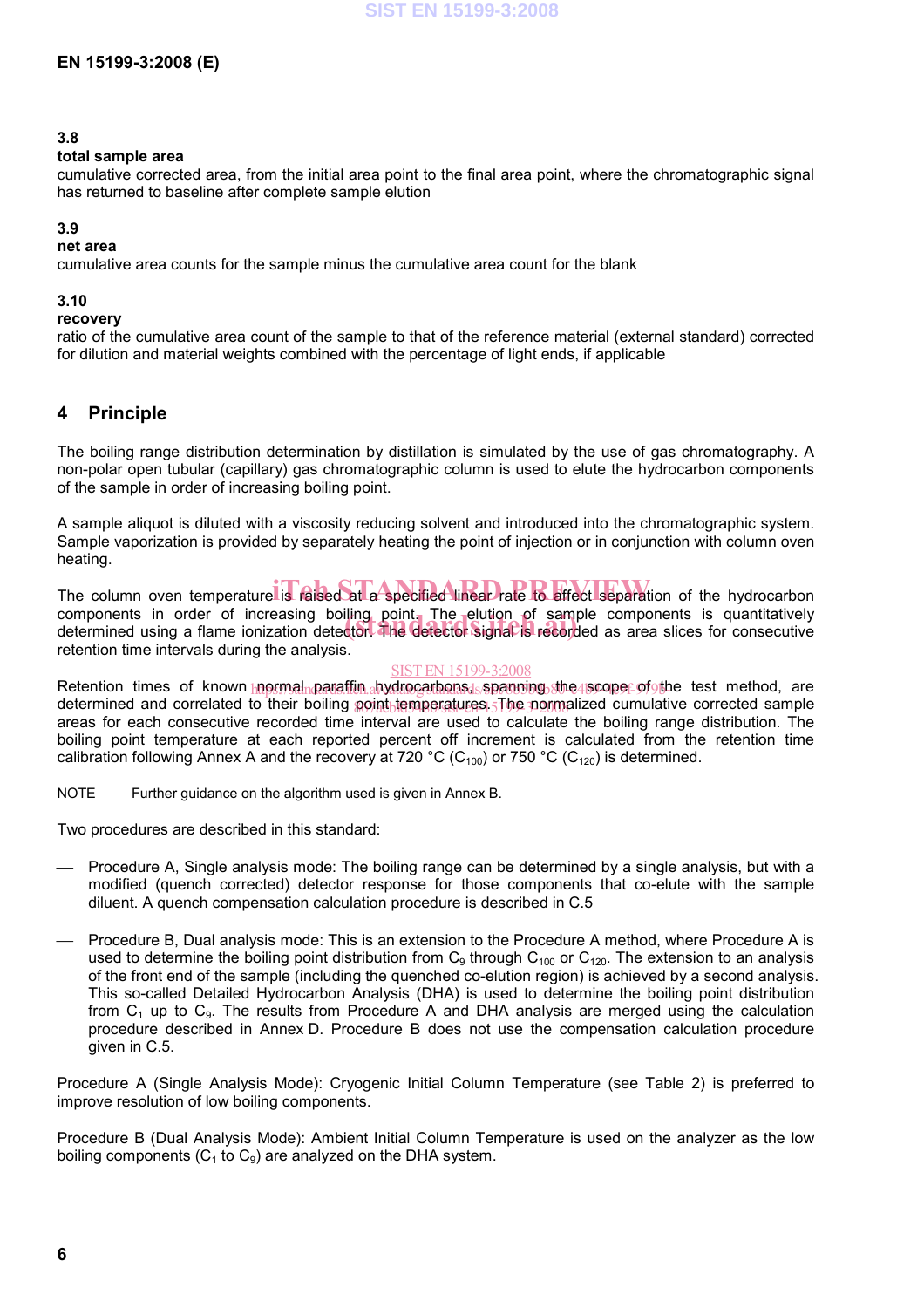## **5 Reagents and materials**

Unless otherwise stated, only chemicals of recognized analytical quality shall be used.

**5.1 Liquid stationary phase**, a methyl silicone stationary phase for the column.

**5.2 Carrier gases,** helium, nitrogen or hydrogen, with a purity no less than 99,999 % (*V/V*), and any oxygen present removed by a chemical resin filter.

#### **WARNING — Follow the safety instructions from the filter supplier.**

- **5.3 Hydrogen**, grade suitable for flame ionisation detectors.
- **5.4 Compressed air**, regulated for flame ionisation detectors.

**5.5 Alkanes**, normal alkanes with a purity of at least 98 % ( $m/m$ ) from C<sub>5</sub> to C<sub>10</sub>, C<sub>12</sub>, C<sub>14</sub>, C<sub>16</sub>, C<sub>18</sub>, C<sub>20</sub>, C<sub>24</sub> and  $C_{28}$  to be used with Polywax (see 5.6).

NOTE The calibration mixture from ISO 3924 [3] is also suitable.

#### **5.6 Polywax 655 or 1000**

**5.7 Carbon disulfide**, with a purity of no less than 99,7 % (*V/V*).

# WARNING — Extremely flammable and toxic by inhalation.<br> **iTeh STANDARD PREVIEW**

NOTE To confirm the suitability of the carbon disulfide as a solvent, it is recommended to check elution profiles (see Figure 2). Figure 2).



### **Figure 2 — Example of a good (A) and a bad (B) carbon disulfide solvent peak shape1)**

#### **5.8 Calibration mixture**

l

The mixture shall contain at least one normal alkane with a boiling point lower than the IBP of the sample, and at least one normal alkane with a boiling point close to the temperature at which the recovery is measured.

Dissolve 0,1 g of Polywax (5.6) in 7 ml carbon disulfide (5.7), warming gently if necessary. Prepare an equal volume mixture of alkanes (5.5) and add 10 µl to the Polywax solution.

NOTE 1 Commercially available alkane standards are suitable for column performance checks.

NOTE 2 The calibration mix is used to determine the column resolution, skewness of the  $C_{20}$  peak, and retention time versus boiling point calibration curve.

<sup>&</sup>lt;sup>1)</sup> These peak shapes are applicable only under cryogenic conditions.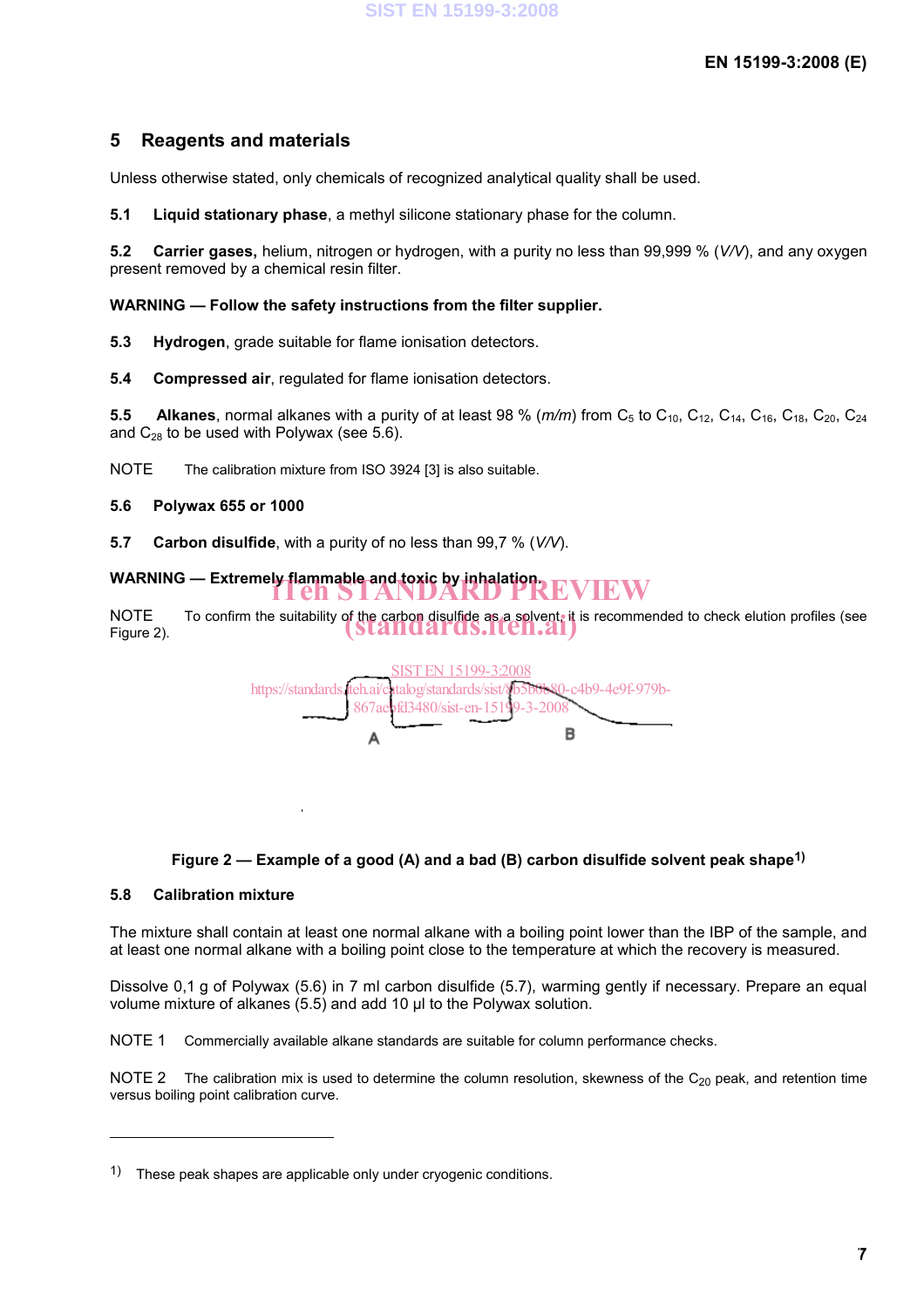### **EN 15199-3:2008 (E)**

NOTE 3 For the DHA front end analysis, the calibration points are taken from the sample or a suitable calibration mixture.

#### **5.9 Reference materials (RM)**

- **5.9.1** A reference material has two functions:
- External standard: to determine the recovery of samples by comparing the total sample area (3.8) of the reference material with the total sample area of the unknown sample (A.9.3).
- Boiling Point Distribution standard: to check the proper functioning of the system by comparing the results with a known boiling point distribution on a routine basis. Typical example is given in (5.9.2).

**5.9.2 Reference Material 5010,** a reference sample that has been analyzed by laboratories participating in the test method cooperative study. Consensus values for the boiling range distribution of this sample are given in Table 1.

| % OFF                            | Average<br>$^{\circ}{\rm C}$ | <b>Allowable deviation</b><br>$\pm$ °C |  |
|----------------------------------|------------------------------|----------------------------------------|--|
| <b>IBP</b>                       | 428                          | 9                                      |  |
| 5                                | 477                          | 3                                      |  |
| <b>fol</b>                       | 493                          |                                        |  |
| 15                               | 5022                         | s.ite<br>32                            |  |
| 20                               | 510                          | 3                                      |  |
| 25<br>Fandards.iteh<br>https://s | $\frac{518}{218}$            | ds/sist/8b5b0b80-c4b9-4e9f-979b-       |  |
| 30                               |                              | 867aebf32480/sist-en-15199-3-2008      |  |
| 35                               | 531                          | 4                                      |  |
| 40                               | 537                          | 4                                      |  |
| 45                               | 543                          | 4                                      |  |
| 50                               | 548                          | 5                                      |  |
| 55                               | 554                          | 4                                      |  |
| 60                               | 560                          | 4                                      |  |
| 65                               | 566                          | 4                                      |  |
| 70                               | 572                          | 4                                      |  |
| 75                               | 578                          | 5                                      |  |
| 80                               | 585                          | 4                                      |  |
| 85                               | 593                          | 4                                      |  |
| 90                               | 602                          | 4                                      |  |
| 95                               | 616                          | 4                                      |  |
| <b>FBP</b>                       | 655                          | 18                                     |  |

#### **Table 1 —Reference Material 5010**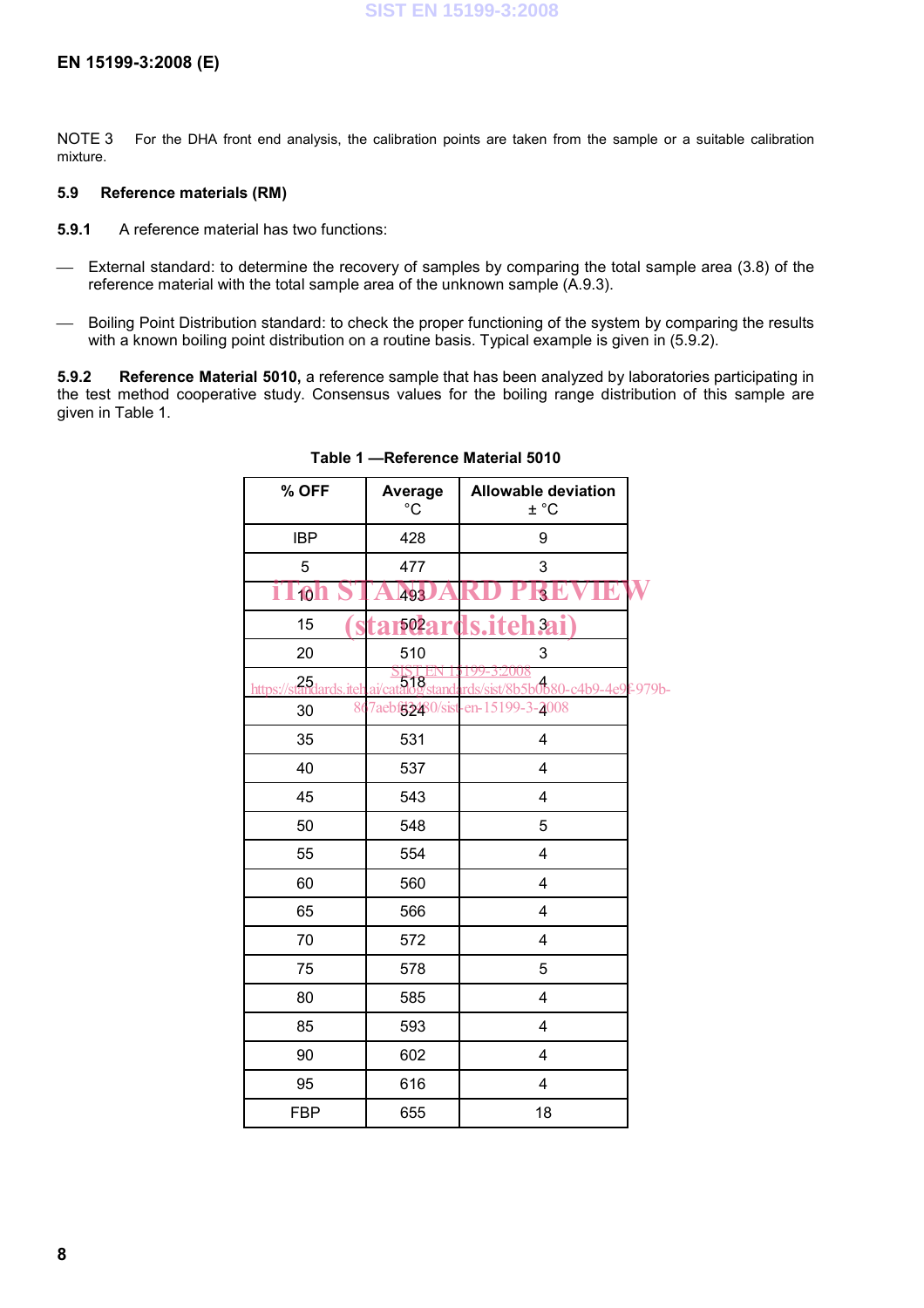**5.9.3 Cyclohexane,**  $(C_6H_{12})$ —(99+ % pure), may be used in place of CS<sub>2</sub> for the preparation of the calibration mixture.

**5.9.4 Binary gravimetric blend,** a binary distillate mixture with boiling point ranges that gives a baseline at the start, a baseline between the two peaks and an end of the chromatogram as possible (see Figure 3 and B.3). This mixture is used to check the relative response of the two distillates and to check the baselines at the start, middle and end of the chromatogram.



#### **Key**

# $\times$  retention time (min) ${\bf Theo}$   ${\bf Theo}$   ${\bf Theo}$   ${\bf F}$

Y response

#### Figure 3<sub>standa</sub>rds.al chromatogram of binary gravimetric blend distillate SIST EN 15199-3:2008

867aebfd3480/sist-en-15199-3-2008

(standards.iteh.ai)

## **6 Apparatus**

**6.1 Gas chromatograph**, with the following performance characteristics.

**6.1.1 Flame ionisation detector,** connected to the column so as to avoid any cold spots. The detector shall be capable of operating at a temperature at least equivalent to the maximum column temperature employed in the method.

NOTE The capillary column should sit just below the flame tip and it is recommended that the orifice of the jet should be 0,6 mm minimum to prevent frequent blocking with silicones.

**6.1.2 Column temperature programmer,** capable of linear programmed temperature operation over the range mentioned in Table 2.

### **6.2 Column**

Use a metal column, 0,53 µm id coated with methyl silicone (5.1). Commercially available columns with film thickness ( $d_f$ ) = 0,09 µm (for analysis up to C<sub>120</sub>) and ( $d_f$ ) = 0,17 µm (for analysis up to C<sub>100</sub>) have been found to be satisfactory.

NOTE 1 It is recommended that the column resolution, *R*, is at least 2 and not more than 4 (see B.2).

Use some form of column bleed compensation to obtain a stable baseline.